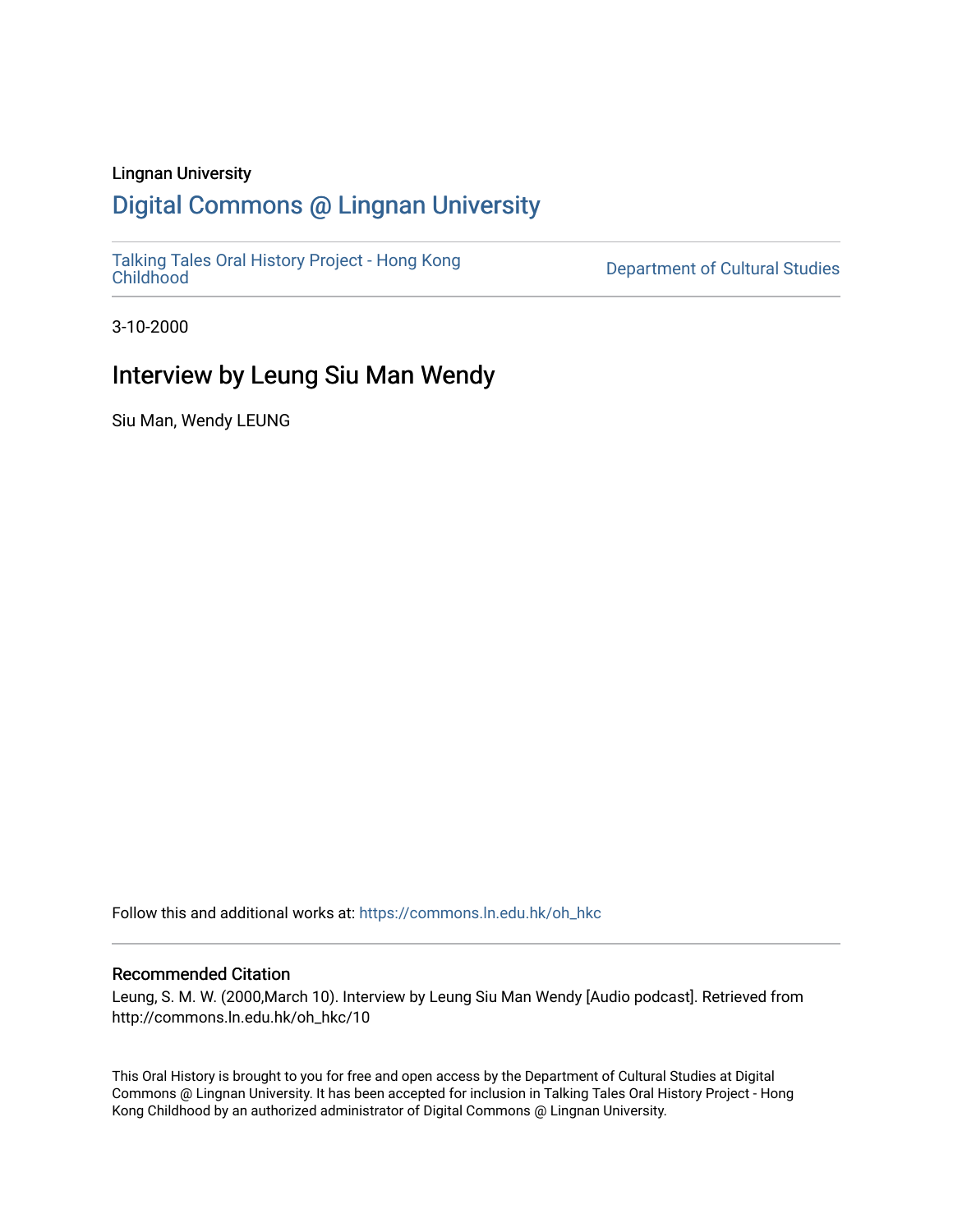# **Talking Tales Oral History Project**

Interviewer: Leung Siu Man Wendy Interviewee: Mr. Lam Venue: Mr. Lam's office Date: 10/3/2000

- Wendy: I am the interviewer, Wendy. It's my pleasure to invite Mr. Lam to have an interview today. It's March 10<sup>th</sup>, 2000. The venue is Mr. Lam's office. Hello, Mr. Lam, I would like to ask you some questions about your childhood. When and where were you born?
- Mr. Lam: I was born in Hong Kong in 1953.
- What's your father's job? Wendy:
- Mr. Lam: He worked as a carpenter since he was a young man.
- Wendy: What's your mother's job?
- She was a worker in a textile factory. Both of my parents are retired now.  $Mr$  Lam
- Wendy: Do you have any brothers and sisters?
- Mr. Lam: Yes, of course. I come from an old family. At that time, every family had at least four to five children. My family wasn't the exemption. I have three younger brothers and two younger sisters. I am the eldest.
- Where did you live when you were a child? Wendy:

Mr Lam<sup>.</sup> Um... Before I was twelve years old, I lived in Hung Hom with my Father, and my brothers and sisters lived in another place with my mother.

Wendy: Your parents didn't live together? Why?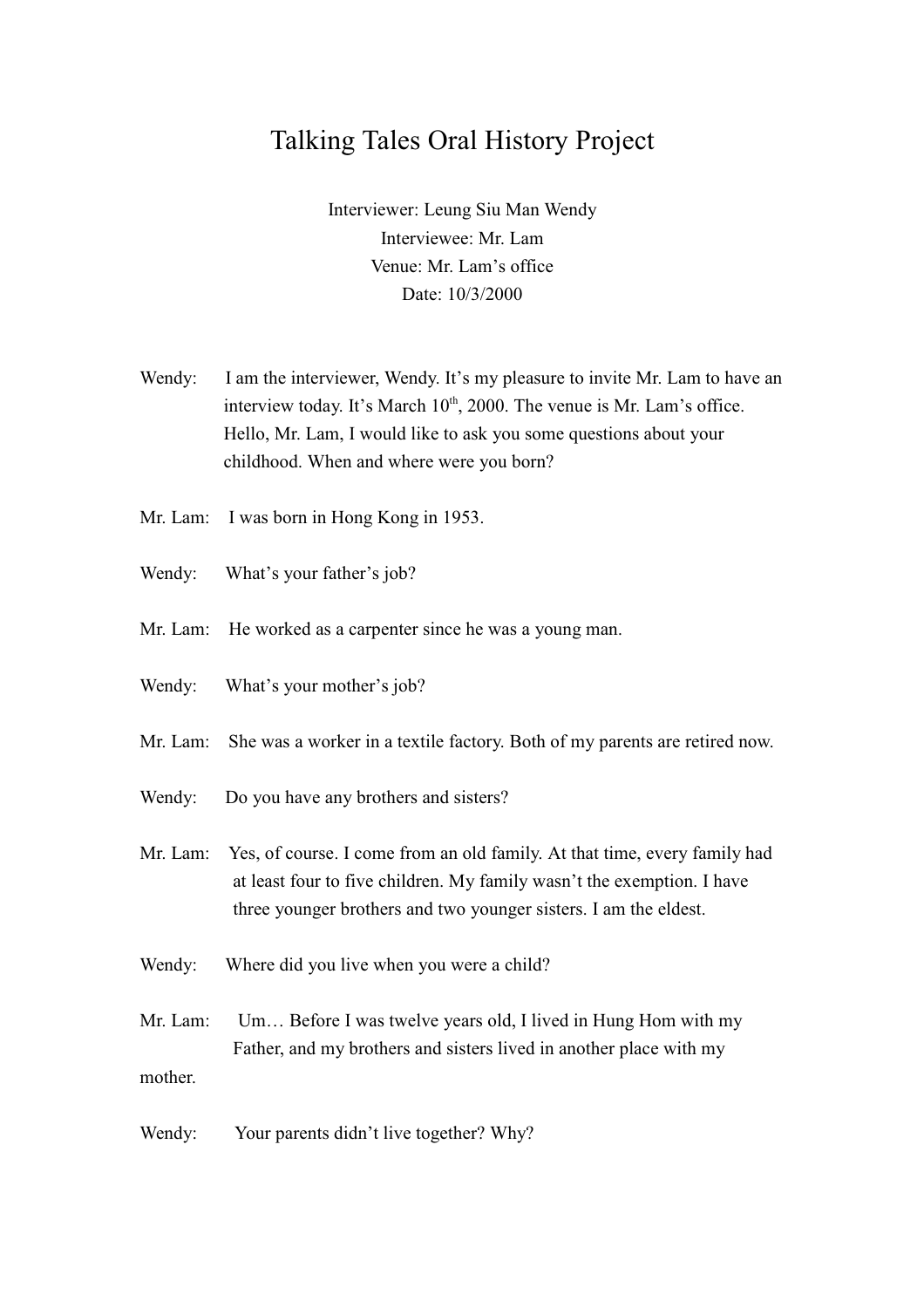- Mr. Lam: My mother's factory was far from Hum Hong. If she lived with me, I think she would have to spend at least four hours on the way every day. But the most important thing is that my parents' feeling were not so good. At that time, not too many people knew each other before marriage. My parents found their characters were quite different after living together for several years, so they often quarreled. Later, they believed that that living apart was a good way for them to avoid the conflict. That is why I didn't live with my mother when I was a little child.
- Wendy: But why didn't they divorce?
- Mr. Lam: People seldom divorced at that time, because they were not open-minded like the present people.
- Wendy: I see. Except your mother, was there anyone else living with you before twelve years old?
- Mr. Lam: Yes, I lived with my father, my uncle, my kai grandmother and several workers
- Your kai grandmother? Wendy:
- Yes, she was my father's boss. She was a single woman and treated my Mr. Lam: parents as her son and daughter. My parents also respect her. I called her "grandmother" since I was a child.
- Wendy: Did your grandmother like you?
- Mr. Lam: Yes, she liked me very much for two reasons. Firstly, she earned a lot of money from the business since I was born. Secondly, her hobby was gambling. Each time, she brought me to gamble. She always could gain the money. She thought I could bring her good luck, so she loved me very much. I was spoiled by her.
- Wendy: Could you tell me how she spoiled you?
- Mr Lam<sup>.</sup> Sure. If I liked something, she would try her best to buy it for me. Once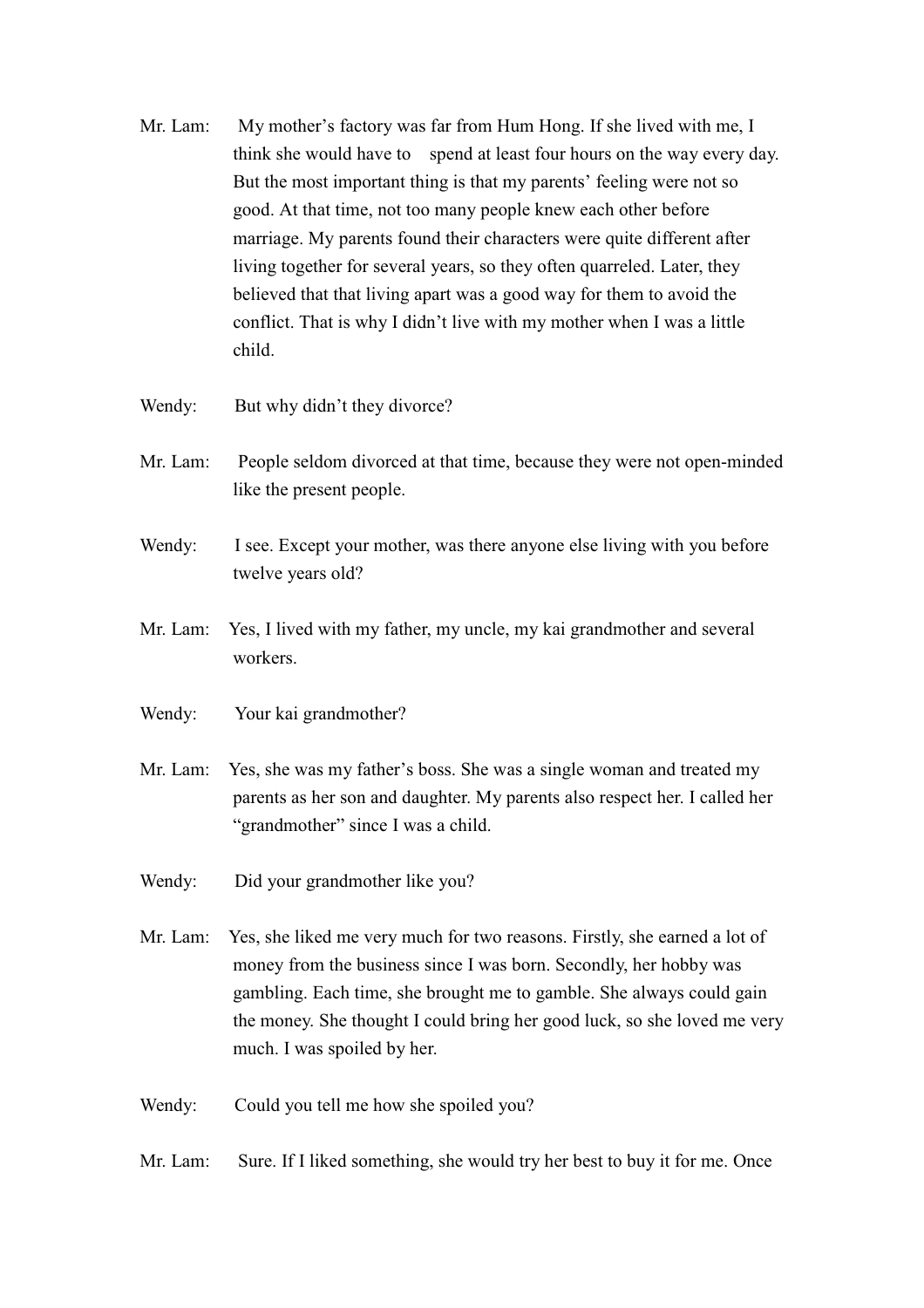upon a time, she even bought a monkey for me. It was a real monkey, not a toy.

Monkey? Why did she buy a monkey for you? Wendy:

Mr. Lam: Hehehe...... because I saw the monkey on the street. It was making a show in order to earn the money for its owner. It was so cute that I asked my grandmother to buy it for me. At last, after negotiation, she spent HKD 100.00 on the money. You know, it was a large amount at that time. Before twelve years old, I lived like a prince --- never worried about money.

Were there any changes after you were twelve years old? Wendy:

- Mr. Lam: Yes. As I told you before, my grandmother liked gambling. She spent a lot of time on it and didn't care for her business, so the business became worse. Next, how can a person continuously win the money in the gambling? Later, she began to lose money and owed other people a lot of money. At last, she had to sell part of her shop.
- Wendy: How about your family's economic situation at that period of time?
- Mr Lam<sup>.</sup> Quite bad. Because my parents had seen my kai grandmother as their mother. So, my parents used all of their savings to pay the debt for her, but it was still not enough. I began to do a part-time job at that time to pay my tuition fee. Although all of us worked very hard, my family was still very poor. Because of money shortage, we had to move to a wooden house to live in. I don't know if it can be called a house. because the water always leaked in. In the rainy days, I nearly could not sleep for the whole night, because my bed was full of water. Till now, I still don't like the rainy weather due to that period of rough time

Wendy: Can you describe more about your part-time job?

Mr Lam<sup>.</sup> Um...... Nothing special about my job. It relates to transport goods. The location was in the same factory as my mother. At that time, I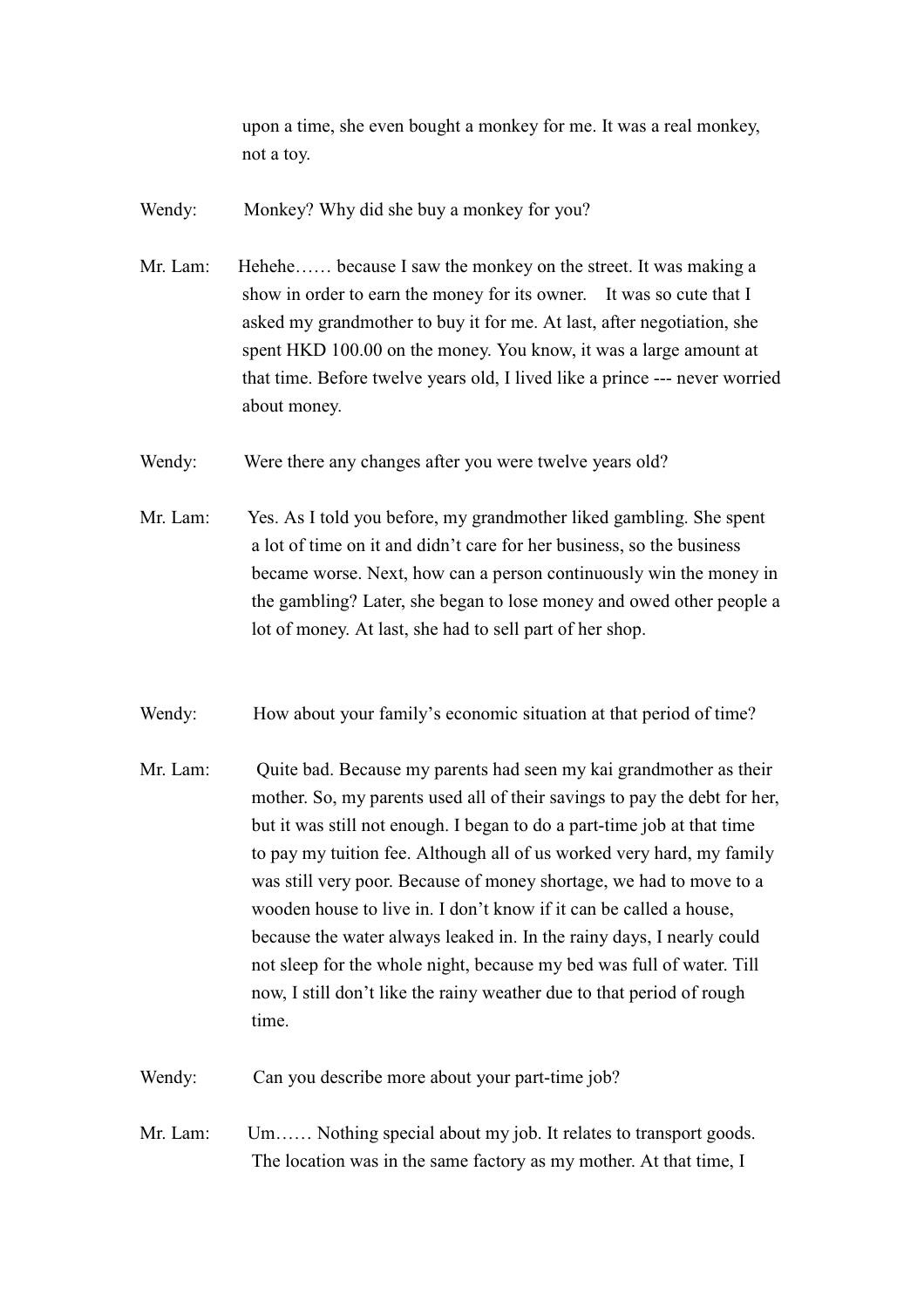had almost no leisure time, because I needed to work for 5 hours from Monday to Saturday and worked for the whole day on weekends and public holidays.

- Wendy: Did your brothers and sisters do the part-time job at that time?
- Mr. Lam: Yes, they did the same job as I, but I tried my best to do as much as possible, because I was older than them.
- Wendy: It was really a hard period of time. Well, Mr. Lam, Can you tell me if there are any things that stick out in your mind?
- Mr. Lam: Too many things. Before twelve years old, I was a naughty boy. In Hung Hom, other children called me "little overlord", because I always fought with them if they disobeyed my ideas. So, many of them were in dread of me. Once upon a time, a boy didn't listen to me, as a result, his head was beaten by me and the wound bled profusely. Horrible! I knew I got into trouble this time and dared not go home. At last, my father found me on the street and slapped my face on the spot. That physical punishment brought me serious after-effects. My left ear began to have some hearing problems since that time.
- Wendy: Did your father ask you not to fight with other children any more?
- Mr Lam<sup>.</sup> Yes, he did, but I seldom followed his words. My parents and my teachers got headaches about my education. They thought they could let me change the bad habits by physical punishment. So, once they knew I fought with other children, my father would use the stick to hit my body and my teachers would use the ruler to hit my hands. But it was useless, I even couldn't change a bit after physical punishment.
- Wendy: Why? Were you not afraid of physical punishment?
- Mr. Lam: Um...... I think there are three reasons. Firstly, mainly because I was a naughty boy. Secondly, I tried to use this way to show my brave character. Otherwise, how could I get other children to follow my words? Thirdly, my kai grandmother spoiled me. I thought I could do anything I like.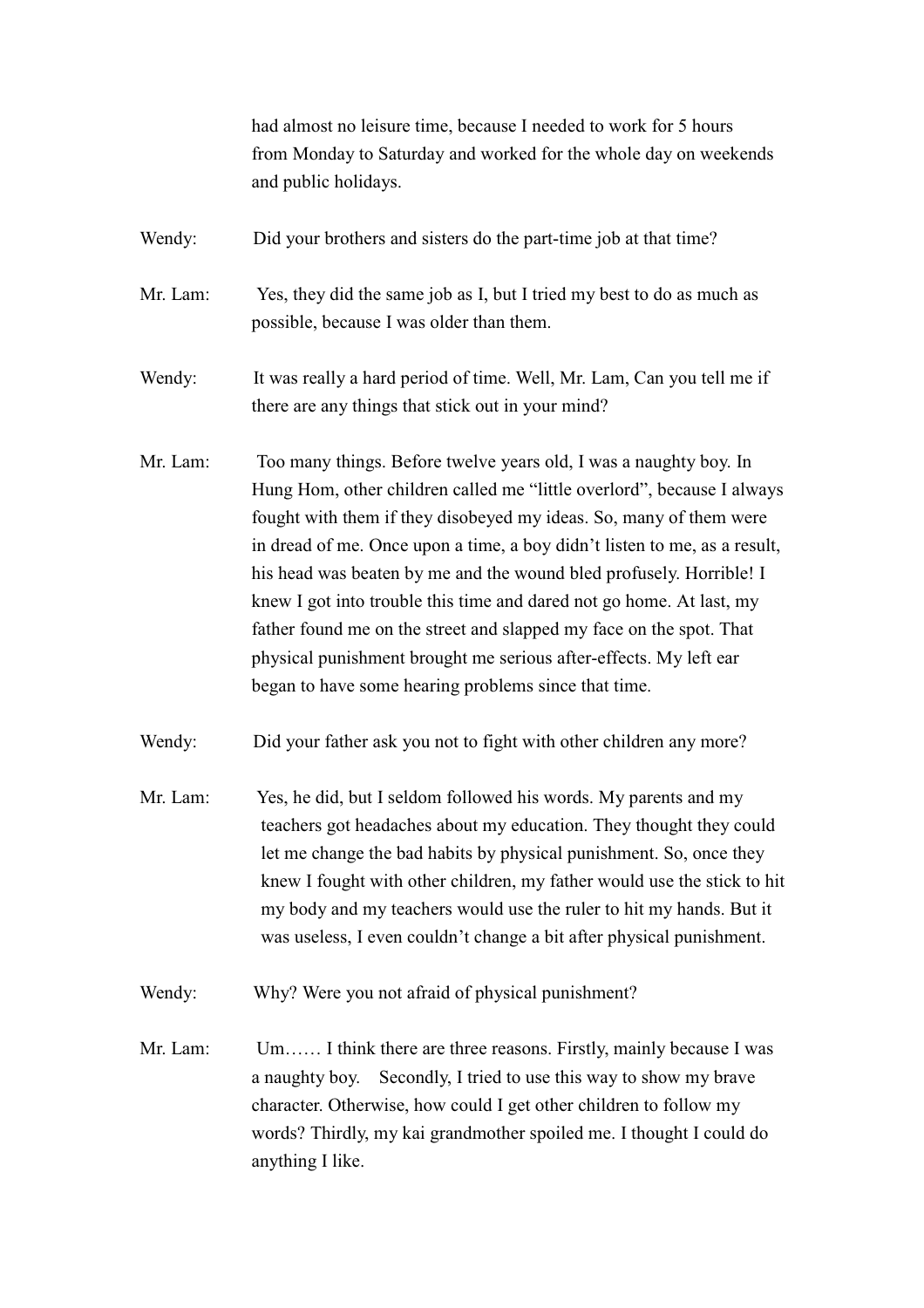- Wendy: When did you begin to be a well-behaved child?
- Mr. Lam: After I was twelve years old.
- Can you tell me why? Wendy:
- Mr. Lam: As I told you before, my family became poor at that time. I had to do the part-time job to pay my tuition fee. Every day, either at school or at home, where could I find other children to fight with? But I think the main reason is that I began to know that life was hard and people couldn't do anything that they liked to do. Meanwhile, because I was poor, some of the children didn't listen to me again. I began to realize the importance of the money and its relationship with power. One of my teachers told me if I wanted to be the leader again, first of all, I should study hard. At that time, money was the main incentive of my study. Gradually, reading became one of my hobbies. I learned a lot from the books and my character changed from then on. I wasn't a naughty boy any more and became gentle and quiet. Of course, money is not the only incentive of my study and work now. But at that time, it was.
- Wendy: Mr. Lam, when did you begin to live with your brothers and sisters?
- Mr. Lam: After I was twelve years old.
- Wendy: Did you get on well with each other?
- Mr. Lam: Yes, we did. My second younger brother liked reading very much and he always got good marks at school. I think reading became one of my habbies partly due to his effect.
- Wendy: If your brothers and sisters made mistakes, would they suffer physical punishment?
- Boys only. I never saw my younger sisters being slapped by my parents. Mr. Lam: